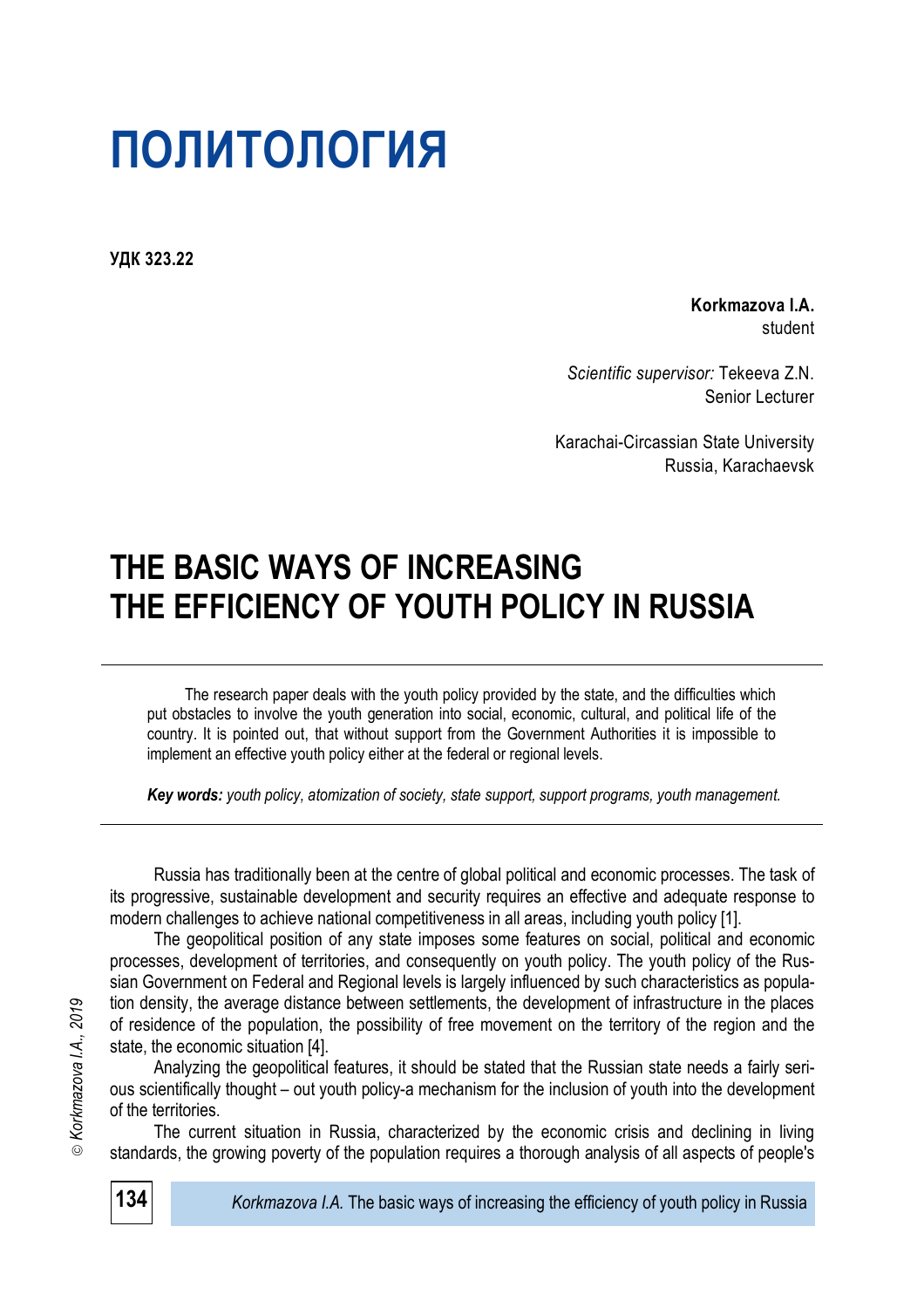#### **ПОЛИТОЛОГИЯ**

lives, including youth. It is obvious that the successful reform of the state is possible only with the active participation of young people [2]. This requires new approaches to the development and implementation of youth policy. In this regard, there is a need for periodic research topics on young people, the collection of reliable information about their lives, needs and interests. Only on the basis of objective data on the situation of youth can this policy be implemented.

If one of the fundamental goals of youth policy is to involve young people in the political, economic, social and cultural life of the country, then its current state should be taken into account, which researchers describe as atomistic.

In Russian society, atomization was started when the point of view became popular, according to which the population was tired of the reforms of the 90s and there was a rapid depoliticization of mass consciousness. «State and, to a lesser extent, public institutions do not find support among young people. Low level consequence interpersonal and institutional trust in the youth environment is the «atomization» of social practices and the lack of readiness for solidarization on a positive basis for the sake of realizing one's own interests» [6].

This problem was inherited by the Russian society from the previous era, where the political activity of young people was carefully regulated by administrative- command methods, partly a consequence of the apathy, which arose as a result of insufficient formation of political and legal institutions of modern Russia. «Low readiness for long-term cooperation and collective action is expressed, in particular, in the low appreciation of the role of political parties and public organizations, in their weak involvement in their activities. For installations of a considerable part of young people, normative relativism is characteristic – the willingness of young people to break social norms if their personal interests and aspirations demand» [6].

Today, when all of society does not metaphorically divided into young and old, it is fully realized the value of youth and the importance of the efficient state youth policy. But today, a fundamental property of any social group is a system of values. In the last two decades, young Russians finally formed as a layer, adapted to market relations. And more recently, the socialist way of life formed completely different attitudes.

Youth management is a special kind of management that requires fairly high qualifications. Today, it becomes obvious that without special skills it is impossible to implement an effective youth policy either at the federal or regional levels. The first regional centers of excellence and youth institutions are being established. Experts in the field of youth policy should understand the specifics of the object of management and be competent in issues of the whole complex of social sciences [3]. They need knowledge in the field of management theory, sociology, psychology, history, ethnology and ethnic conflict, regional studies, religious studies, cultural studies, economics, political science and law. This knowledge should be combined with the skills and competencies that enable actively apply them in practice in the most diverse areas of social life covered by the state youth policy.

In order to identify priority areas for the implementation of state youth policy, it is necessary to designate the sphere of national interests related to youth. It is clear from the «Strategy of the State Youth Policy in the Russian Federation until 2025» that three directions are among the priorities: «to involve young people in social practice and to inform them about potential development opportunities; to develop the creative activity of youth; to integrate young people in difficult life situations into society» [5].

Thus, we can conclude that young people need help from the state, the essence of which is to ensure the functions of social integration. In this, the national interests of the age group coincide with the interests of the whole society, hence the recognition of the need for joint efforts to achieve a common goal.

It should be particularly noted that the separation of the process of involving young people in social practice from the process of developing their creative activity is due to the complication and differentiation of the structure of modern society, because in their essence both of these areas are in line with a single social process, but political programs and, in particular, organized with support of the authorities of the event forced to distinguish them.

**135 ISSN 2587-9022. АКТУАЛЬНАЯ НАУКА. 2019. № 11 (28)**